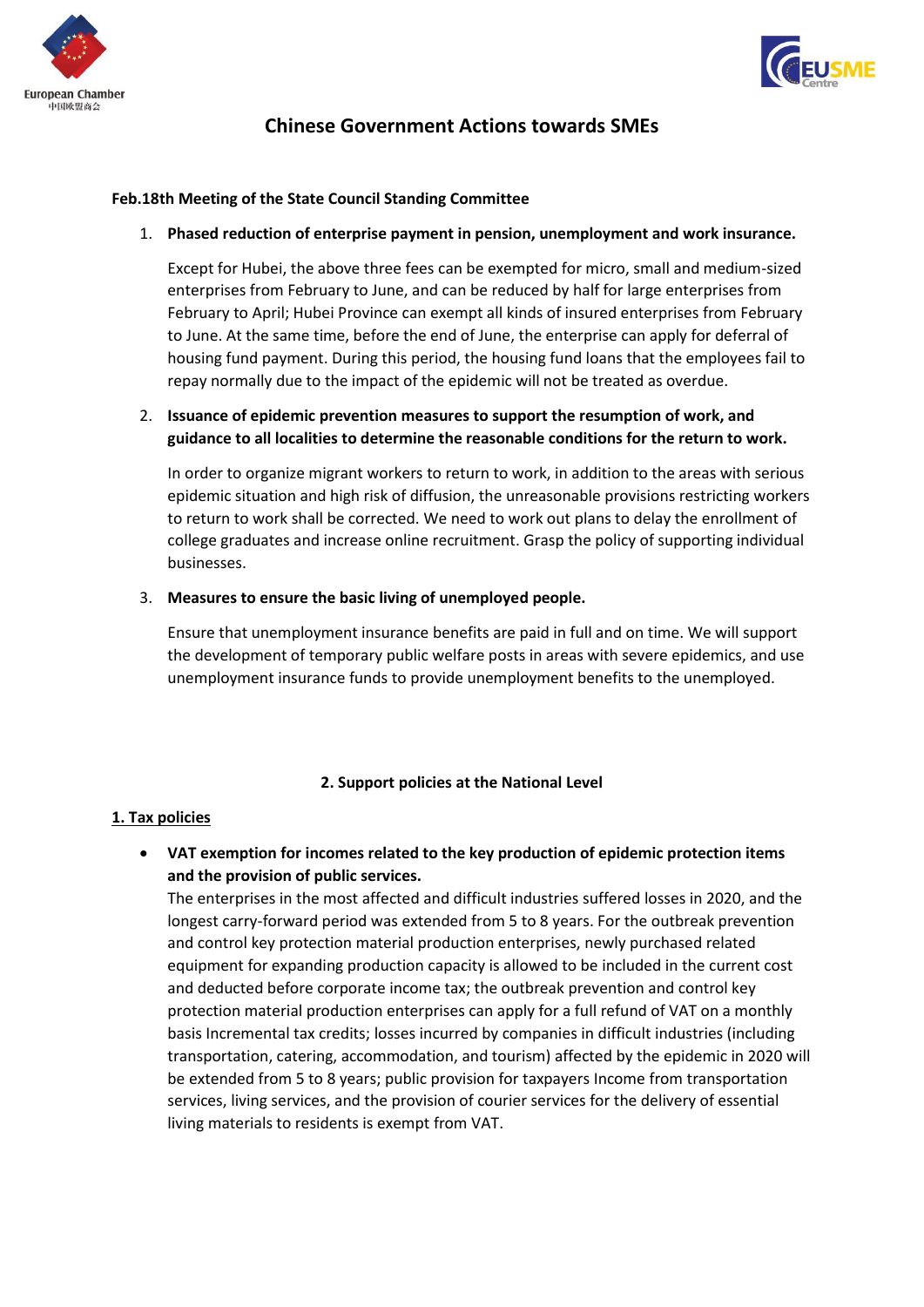



- **Enterprises and individuals that donate cash and articles for the cause against COVID-19 through public welfare social organizations, governments at the county level and above, and other state agencies, are allowed to full deductions when calculating taxable income.** Enterprises and individuals that donate cash and articles for the cause against COVID-19 through public welfare social organizations, governments at the county level and above, and other state agencies, are allowed to full deductions when calculating taxable income; direct medical devices donations to main hospitals responsible for the epidemic prevention task are allowed of full deductions when calculating taxable income.
- Extend tax reporting period according to epidemic prevention needs; Actively expand "contactless" tax payment services.

# **2. Financial Support**

- Support financial institutions to increase credit support through special re-loans;
- The central government arranges discount funds to support enterprises to reduce their financing costs;
- Strengthen the supervision and management of emergency security funds.

# **3. Employment Support**

- Encourage consultation to resolve employment issues before returning to work, and flexibly arrange working hours;
- Supporting companies in need to negotiate wages and benefits, and pre-resumption of benefits;
- Help companies to conduct online recruitment and other methods to reduce recruitment costs and crack down on labor price increases;
- Make good use of the unemployment insurance policy for stable job return.

# **4. Operational Support – 20 Policies Released by MIIT**

#### **I. Fully guarantee the orderly resumption of production and production of enterprises**

- **1. Strengthen the classification guidance.** Ensuring the resumption of work of key enterprises, then promote the orderly resumption of production in general enterprises in a timely, active and steady manner.
- **2. Promote the implementation of measures to resume work and resume production.** Guide enterprises to formulate resumption of work and production plans and emergency plans, and implement the main responsibilities and measures of the epidemic prevention and control.
- **3. Strengthen the guarantee of the elements for resuming work and production.**
- **4. Give play to the role of SMEs in preventing and controlling service epidemics.** For SMEs that have the conditions and are willing to switch to production of epidemic prevention materials, "one enterprise, one strategy" must be provided, and all efforts should be made to help coordinate and solve the problems in the process of switching.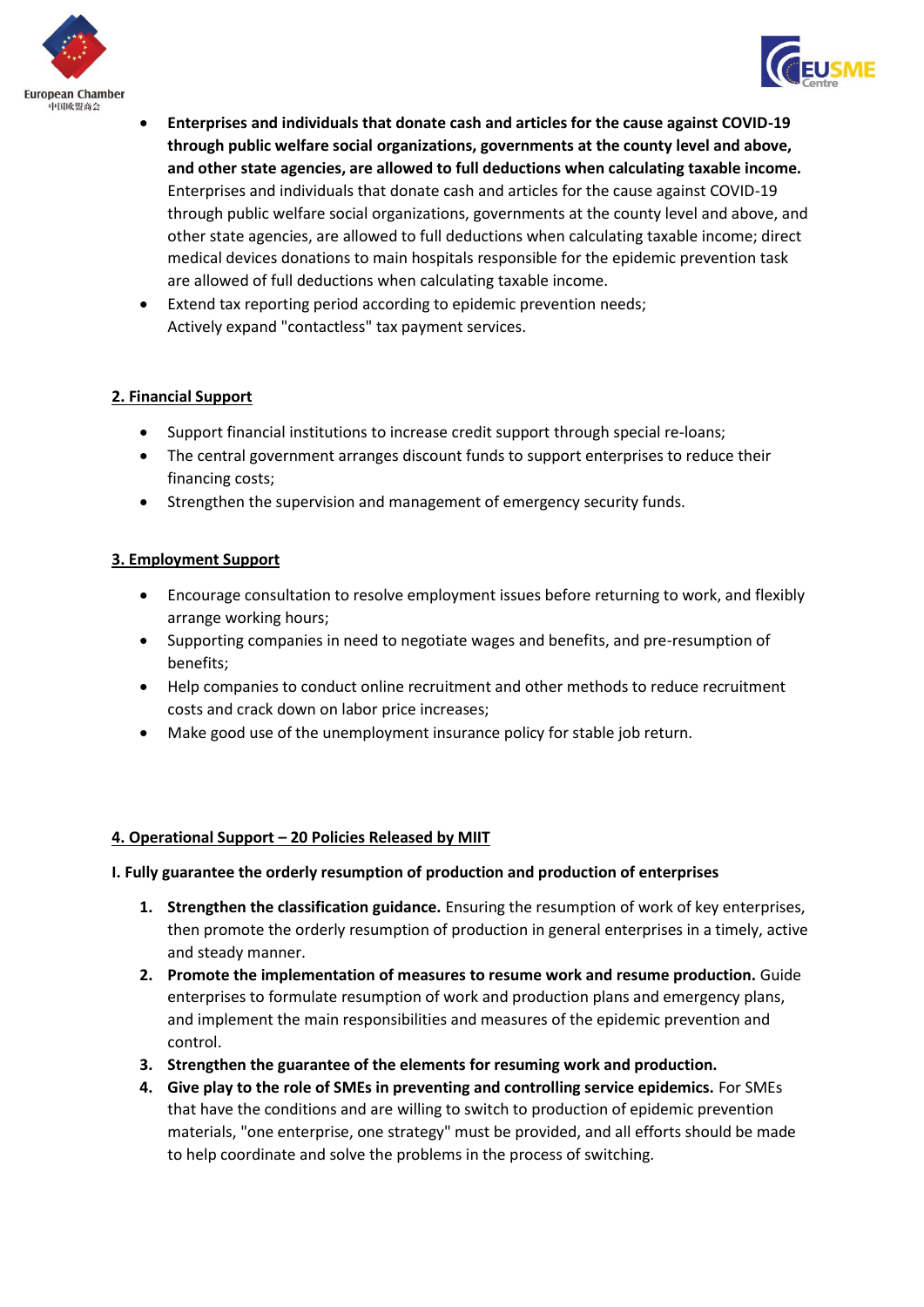



# **II. Further strengthen financial support for SMEs**

- **5. Promote the implementation of national fiscal and taxation support policies for key enterprises in epidemic prevention.** Assist local small and medium-sized enterprises included in the list of key enterprises in the central epidemic prevention and control to apply for discount support and tax incentives. Encourage local finance to provide further support on the basis of discounts on central bank loans.
- **6. Encourage local governments to introduce relevant financial support policies.** Encourage localities to combine the actual situation of local SMEs affected by the epidemic, reduce and exempt taxes and administrative fees in accordance with laws and regulations, and promote the introduction of reductions and exemptions on property rents, periodic deferral or appropriate return of social insurance premiums, deferred payment of taxes, and reduction of production factor costs.
- **7. Promote efforts to increase government procurement and debt collection.** Guide budget units at all levels to increase their focus on SMEs and increase the amount and proportion of procurement for SMEs. Intensify the clearing of the arrears of owed SMEs by administrative organs, institutions and state-owned enterprises, and speed up the completion of the target tasks of arrears, and no new overdue payment shall be formed.

#### **III. Further strengthen financial support for SMEs**

- **8. Increase credit support**. Promote the docking of financial institutions with localities, appropriately reduce loan interest rates, increase credit loans and medium- and long-term loans. Don't blindly draw down, cut off, or press down on loans. Those who have difficulty repaying due loans can be extended or renewed.
- **9. Strengthen financing guarantee services.** Guide government financing guarantee and reguarantee institutions at all levels to cancel counter-guarantee requirements and reduce guarantee and re-guarantee rates. Compensate in a timely manner, and appropriately extend the time limit for recovery according to the situation, and if the write-off conditions are met, write-off compensation losses shall be written off according to regulations.
- **10. Innovative financing products and services.** Actively promote the use of financing methods such as supply chain finance, commercial factoring, receivables pledge, and intellectual property pledge to expand the financing supply to SMEs.
- **11. Accelerate the promotion of equity investment and services.** Actively bring into play the synergy effect of national and local SME development funds, encourage social capital to increase investment in innovative and growth-type SMEs that have been temporarily affected by the epidemic, and accelerate investment progress.

#### **IV. Further strengthen innovation support for SMEs**

**12. Organize the innovation of related technologies and products for epidemic prevention and control.** Encourage "specialized and special new" small giant enterprises and "specialized and special new" small and medium-sized enterprises to carry out epidemic prevention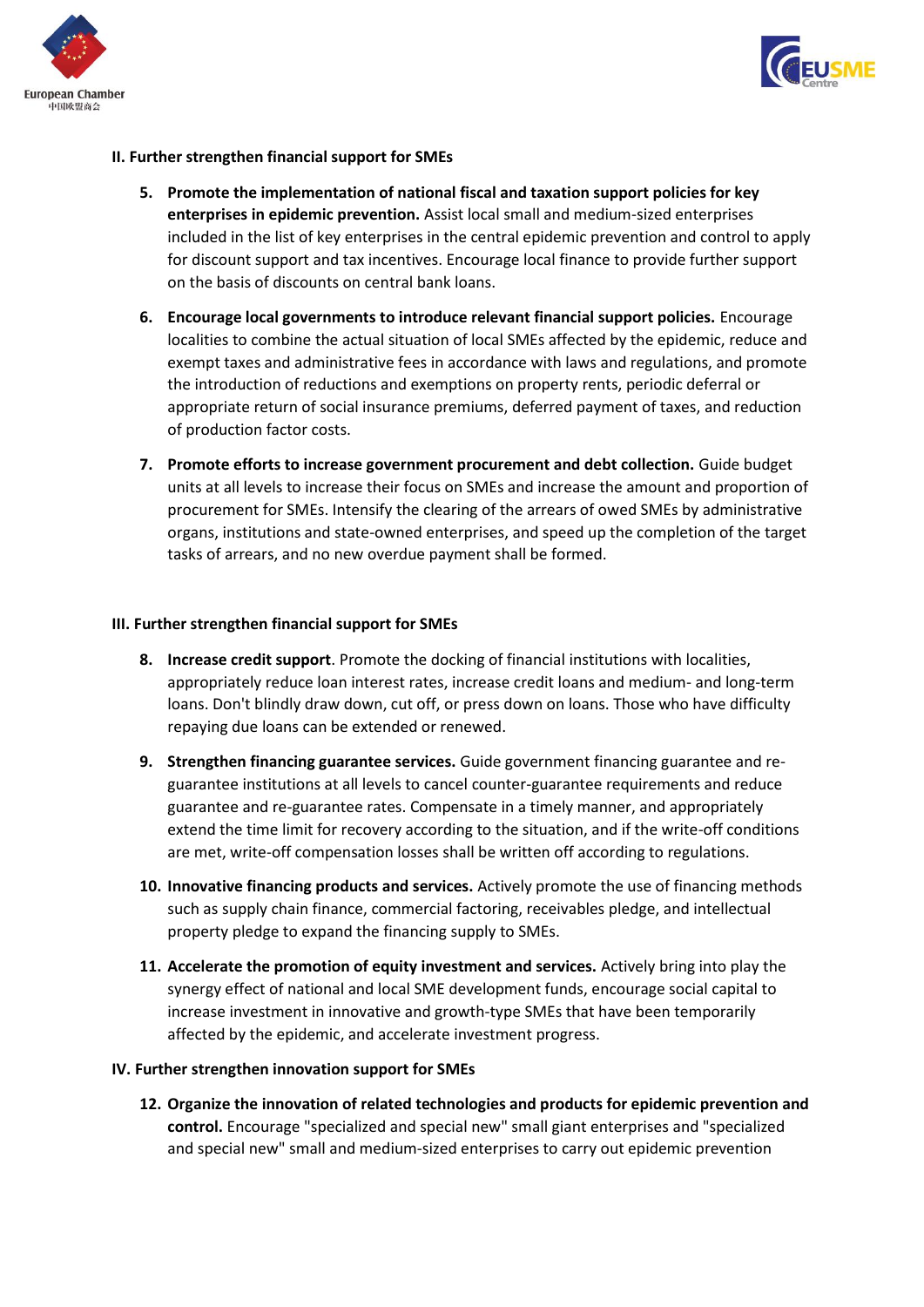



research; start the 2020 "Maker China" SME Innovation and Entrepreneurship Contest "epidemic prevention and control" category project collection.

- **13. Support the digital transformation of enterprises.** Vigorously promote Internet platform services for SMEs, actively promote online office, video conferencing, remote collaboration and digital management, accelerate the deployment of 5G and industrial Internet applications, and promote a number of industrial software applications suitable for SMEs.
- **14. Support enterprises to improve the level of intelligent manufacturing.** Guide large enterprises and professional service agencies to launch cloud manufacturing platforms and cloud service platforms for small and medium-sized enterprises, and develop products, solutions and toolkits that are suitable for the intelligent manufacturing needs of small and medium-sized enterprises. Promote cloud-based deployment of SME business systems, interface with industrial Internet platforms, guide basic and qualified SMEs to accelerate the intelligent transformation of production lines, and promote the deployment and application of low-cost, modular intelligent manufacturing equipment and systems in SMEs.
- **15. Promote the integration, innovation and development of large and small enterprises.**  Accelerate the implementation of the three-year action plan to promote the integration and development of large and small enterprises. The leading role of large enterprises in the industrial chain will help SMEs communicate and cooperate with upstream and downstream enterprises in the supply chain.

#### **V. Further strengthening public services to SMEs**

- **16. Give full play to the role of public service platforms for SMEs.** Guide local SME public service platform networks to timely sort out various supporting policies for benefiting enterprises, and carry out special services such as consulting and interpretation of SME epidemic prevention and control support policies.
- **17. Strengthen training services.** By carrying out online training, etc., policies, technologies, and management will be sent to SMEs, and various preparations will be made for enterprises to resume normal production and operation.
- **18. Strengthen legal services related to the epidemic.** Assist small and medium-sized enterprises that cannot fulfill their foreign trade orders as scheduled due to the epidemic situation and apply for factual proof of force majeure to reduce corporate losses. For those companies that cannot perform their obligations normally due to the impact of the epidemic, coordination is not recorded in the credit record.

#### **VI. Further strengthen overall coordination**

**19. Give play to the role of the coordination mechanism for promoting the development of SMEs at all levels, and request the convening of a leading group meeting for special research and deployment**. Take precise and effective measures in accordance with the actual situation, reduce the burden on enterprises, reduce production costs, stabilize personnel employment, ensure the supply of factors, help the small and medium-sized enterprises to resume work and production in an orderly manner, and effectively ensure the stable operation of the economy.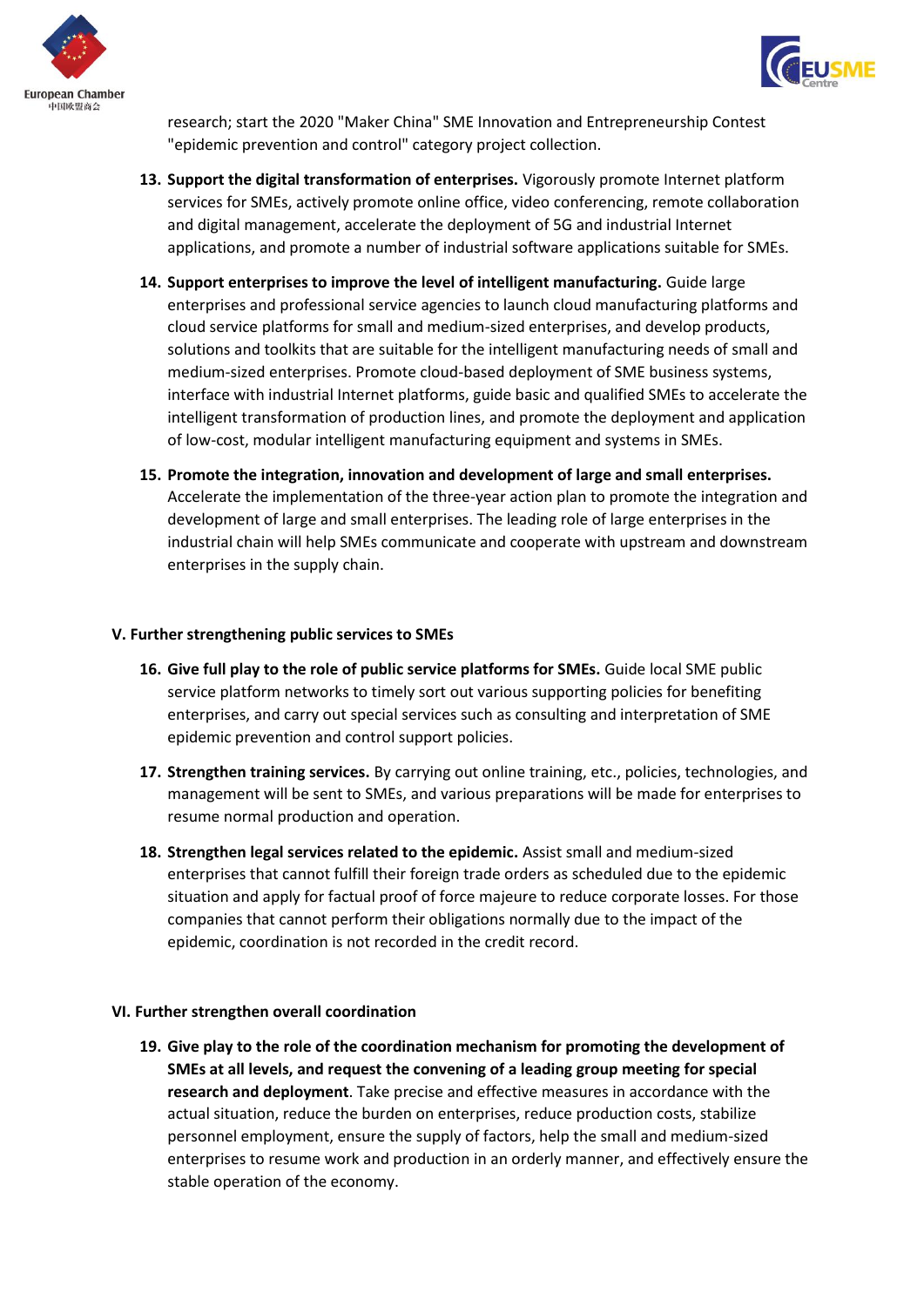



**20. Strengthen monitoring and analysis of SME production.** The competent departments of small and medium-sized enterprises at all levels shall effectively perform their duties, strengthen the monitoring and analysis of the production and operation of small and medium-sized enterprises, and promptly identify and promote the resolution of outstanding problems encountered in the process of resuming production and resuming production. Strengthen departmental coordination, form a joint effort, and jointly promote the implementation of national and local government's various beneficial enterprise policies.

# **3. Support policies at the local-level**

# **I. Reduction of tax burden**

- **Delayed Tax Recollection for Enterprises in Operational Difficulties.** SMEs with difficulties to file tax returns due to the epidemic situation may extend their tax payments for a maximum of three months. For the "regular quota" households affected by the epidemic, the quota shall be adjusted or the procedures for business suspension shall be simplified.
- **Temporary reduction and exemption of real estate tax and urban land use tax.** If enterprises affected by the epidemic experiencing interrupted production or suffering heavy losses encounter difficulties to pay property tax or urban land use tax, they may apply for a temporary reduction or exemption.
- **Pre-tax deductions for charitable donations.** The donation expenses of individuals to fight the epidemic through social units that meet the qualifications shall be deducted when calculating the taxable income. If taxpayers donate epidemic prevention materials free of charge and sign donation contracts, they shall not pay stamp tax.

# **II. Reduction of payment burden**

# **a) Implementation of social security subsidies for enterprises to stabilize posts (specific indicators formulated by each region)**

- **Return 50% of unemployment insurance from 2019.** For enterprises with temporary production and operation difficulties due to the epidemic that insist on avoiding or minimizing layoffs, the unemployment insurance premium can be refunded according to the standard of per capita unemployment insurance premium and the number of insured employees in the previous six months.
- **Decrease unemployment insurance.** The payment rate of unemployment insurance will be reduced in stages, with the unit rate and individual rate of employees being both kept at 0.5%.
- **Increase social insurance subsidy for employees.** By the end of April, if the average number of employees of the enterprise is increased by 20% (excluding) compared with the average number of employees the previous year, the enterprise shall be given a subsidy of 30% of the social insurance premium payable for three months at once; if the increase is of more than 20%, the enterprise shall be given a subsidy of 50% of the social insurance premium for three months at once.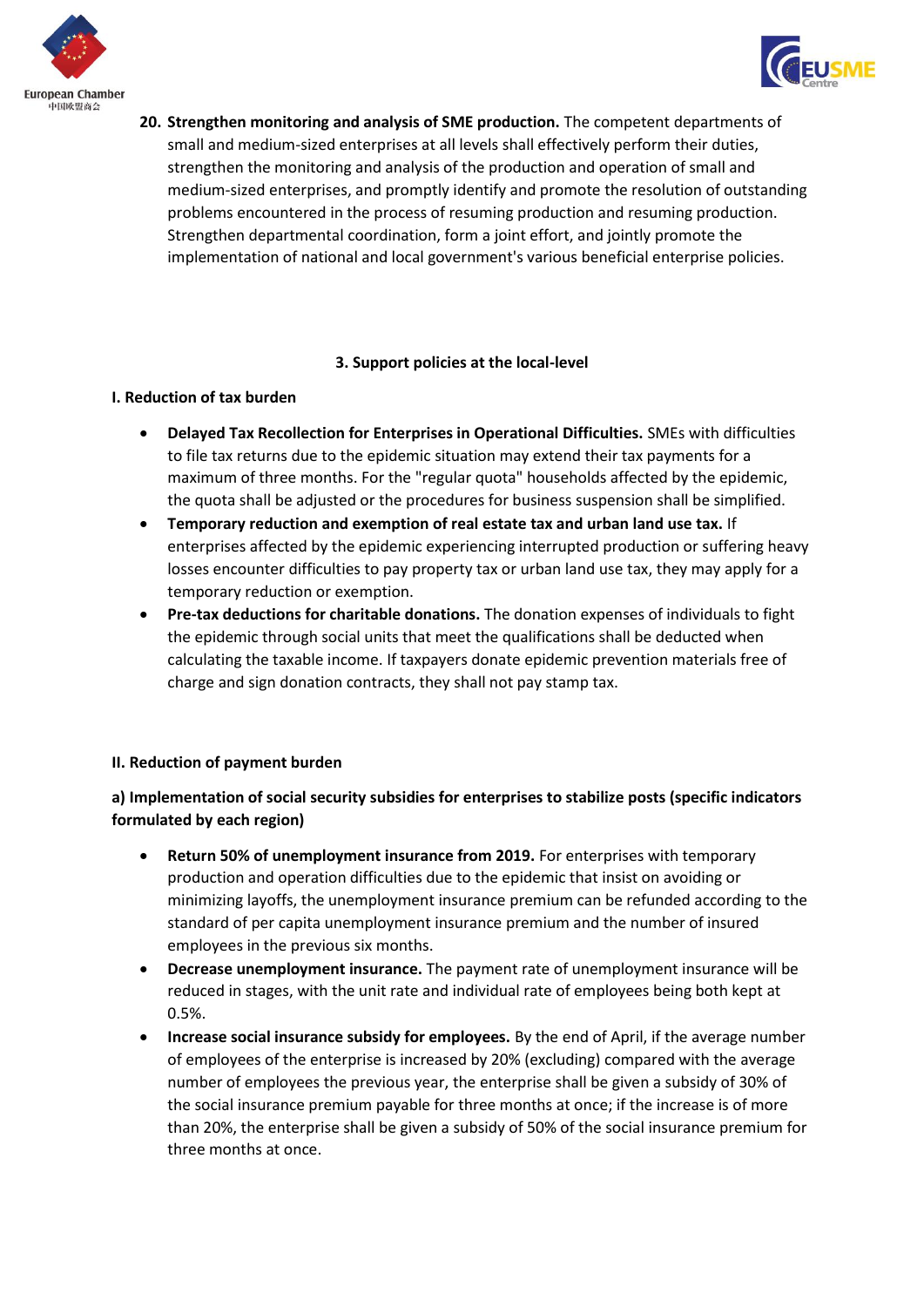



• **Prologue social security insurance payment period.** For the insured units in this city affected by the epidemic, if they fail to go through the insurance registration, pay social insurance premiums and other businesses on time, they are allowed to make up within three months after the end of the epidemic without negative consequences for the business or the employees.

### **b) Deduction of administrative fees**

• **Suspend partial Enterprise related charges.** During the epidemic period, greatly affected (M)SMEs will be exempted from levying inspection fees for special equipment, sewage treatment fees and road occupation fees.

#### **III. Financing support**

# **a) Credit increase:**

• **Guarantee that enterprises with temporary difficulties will have continuous loans, which shall not be stopped nor pressured, with due loans extended or renewed appropriately.** In the whole year, the growth rate of (M)SME loans was higher than that of various loans. The growth rate of inclusive small and micro enterprise loans of large banks in China was no less than 20%.Loans may be extended or renewed to (M)SMEs that are facing temporary difficulties but have prospects for development, and that have not repeatedly asked for different loans or have held back on loans.

# **b) Reduction of financing cost:**

• **Accelerate and expand the use of LPR pricing benchmark.** Reduce in 2020 the comprehensive financing cost for inclusive SME loans by 0.5% compared to 2019.

#### **c) Fiscal discount:**

• **Preferential interest rate and financial discount for special loan.** Preferential interest rate support shall be given to enterprises that are necessary for urban and rural operation, epidemic prevention and control, people's livelihood and other. Eligible (M)SMEs shall be given discount interest on loans, subsidies for bonds and financial leasing fees. For enterprises enjoying the special re loan policy support of the PBOC, the municipal and district financial departments shall give 50% discount interest according to the special re loan interest rate of the PBOC.

#### **d) Broadening of stock financing channels:**

• **Support stock pledge negotiation extension and online listing training.** If the stock pledge agreement of SMEs expires during the epidemic prevention and control period, and the enterprise applies for extension due to repayment difficulties, it can negotiate with financial institutions such as securities companies an extension period of 3 to 6 months. Actively promote the guidance and acceptance work of the selected layer applied by the IPO of the proposed listed company and the innovation layer of the new third board, and adopt flexible and efficient methods such as off-site guidance and acceptance. The construction of online services platforms in the capital market will be accelerated and trainings for listing will be provided.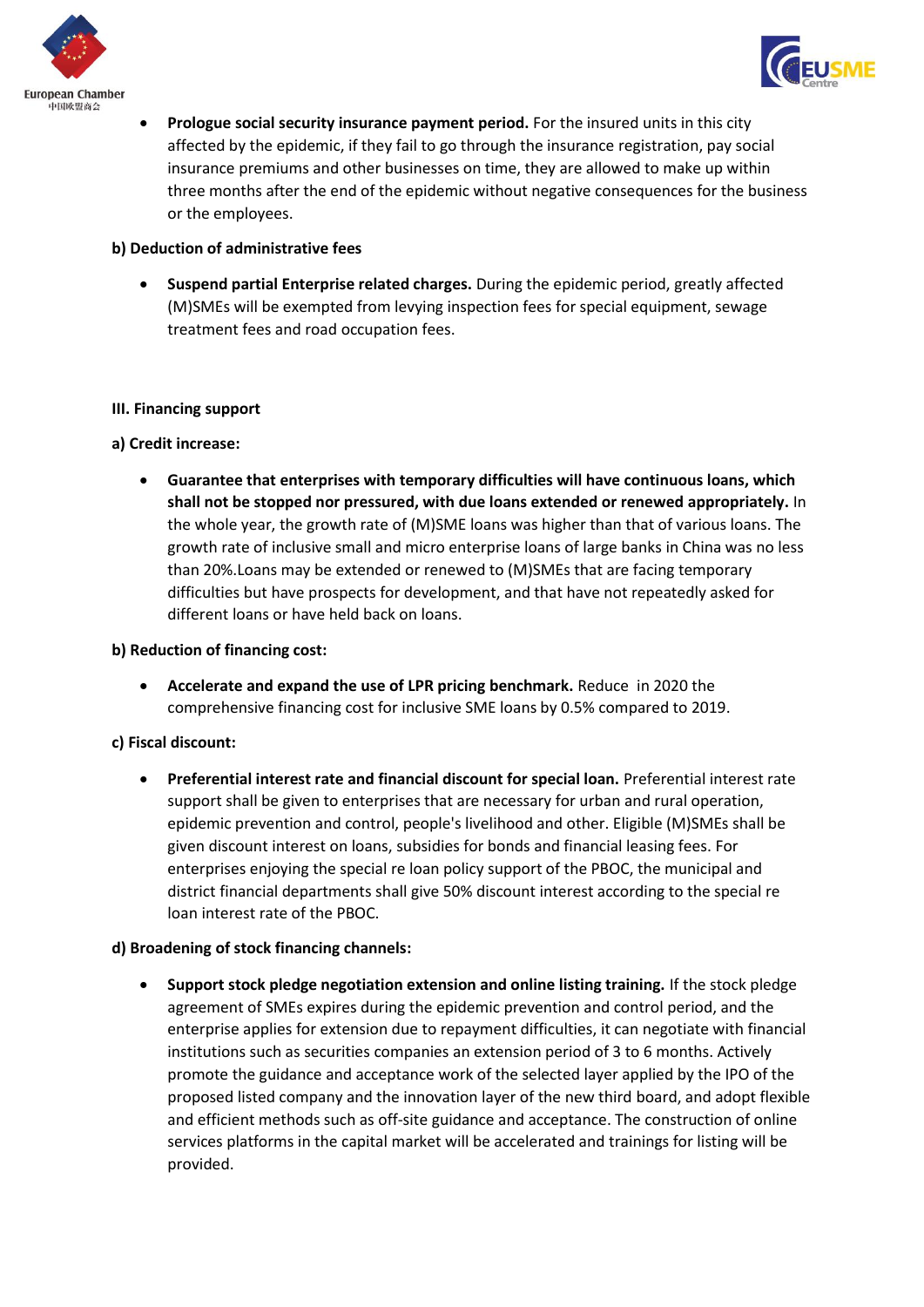



# **e) Facilitate Financing Possibilities:**

• **Strengthen the rapid response mechanism for financial services and the construction of a network platform for banks and enterprises to connect.** Measures include improving the functions of the Enterprise Renewal Service Centre, improving the "first loan" rate, developing supply chain credit and debt platform based on blockchain among others.

# **f) Optimisation of financing guarantee services:**

- **Reduce guarantee rate.** During the epidemic, the government guarantee agency reduced the comprehensive rate by 0.5% for SMEs seriously affected by the epidemic; for enterprises providing life service guarantee during the epidemic, the guarantee rate dropped to below 1.5%; for the enterprises related to epidemic prevention and control, the guarantee rate dropped to below 1%.
- **Cancel the counter guarantee requirement and reduce the government re guarantee fee by half.** When the government institutions provide guarantees, the anti guarantee requirements shall be cancelled, and the guarantee fee shall be halved; when the government institutions provide re guarantees, the guarantee fee shall be halved, and other types of guarantee institutions shall be encouraged to implement by reference.

# **g) Subsidies for leasing:**

• **Postpone or reduce financial lease rent and interest, and support rent extension and new financing**. Financial leasing companies carrying out leasing business related to epidemic prevention and control, such as material production equipment, medical equipment, inspection and quarantine equipment, are encouraged to slow or reduce the rent and interest, to extend the rent receivable and increase financing, and actively provide differentiated preferential leasing services.

#### **IV. Employment support**

#### **a) Establishment of incentive mechanism for key enterprises**

• **Provision of cash subsidies to human resources service institutions and vocational colleges that provide stable employment.** If the city's human resources service institutions transfer more than 30 people to key enterprises without jobs at one time and sign labor contracts for more than one year, rewards will be given (maximum RMB 600 per person according to the number of people transferred and the stable employment time); if the vocational colleges transfer more than 30 graduates or interns at one time and have been employed or interned for more than three months, a maximum RMB 1000 per person will be rewarded.

#### **b) Implementation of subsidy policies for training fees**

• **During the shutdown period, employees shall enjoy 95% subsidies for training.** Those enterprises affected by the epidemic that organize employees (including labor dispatch personnel working in the enterprise) to participate in all kinds of online vocational training during the shutdown period shall be included in the scope of enterprise employee training subsidized by local education additional special fund in each district, and shall enjoy 95% subsidy according to the actual training cost. The unemployed can enjoy free training in accordance with relevant regulations.